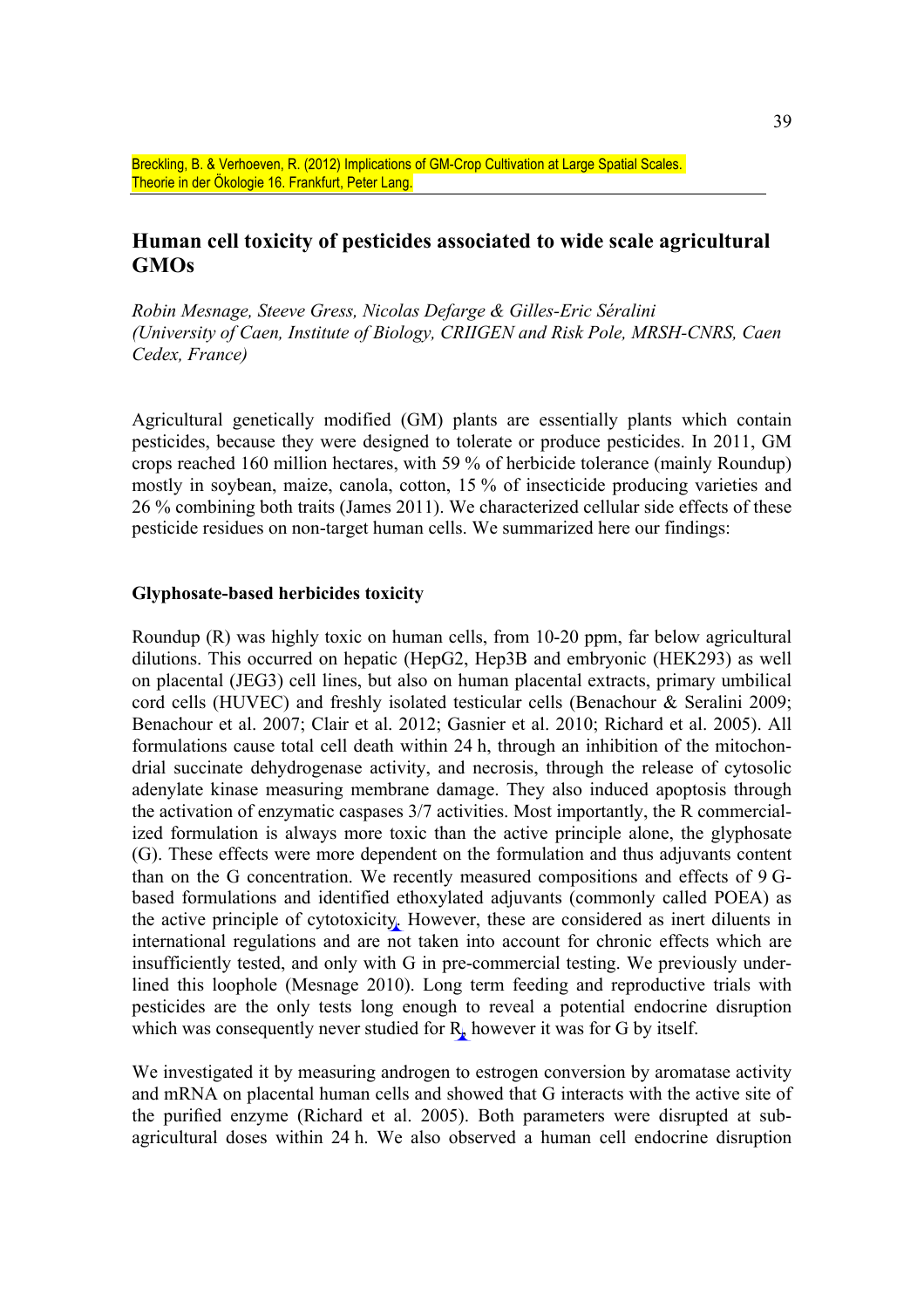### 40 *Robin Mesnage, Steeve Gress, Nicolas Defarge & Gilles-Eric Séralini*

from 0.5 ppm on the androgen receptor in transfected cells, and then from 2 ppm the transcriptional activities on both estrogen receptors which were also inhibited (Gasnier et al. 2009). Aromatase transcription and activity were disrupted from 10 ppm on HepG2. On freshly isolated rat testicular cells, low non-toxic concentrations of R and G (1 ppm) induced a testosterone decrease by 35 % (Clair et al. 2012). This is expected to occur in human cells which are fitted with the same steroidogenic equipment.

G-based formulations are claimed to have been extensively studied by industry and regulatory agencies and are considered as one of the safest pesticides (Williams et al. 2000). This allowed the establishment of high maximum residue limits (MRL) for GM food/feed (up to 400 ppm). For instance, 20 ppm of G are authorized in GM soy and this MRL is in the range of concentrations typically found in a GM soy harvest. In the light of our results, the safety of these thresholds is clearly challenged.

## **Insecticidal toxins (Bt) toxicity**

Modified toxins from Bacillus thuringiensis are Cry proteins forming pores in insect cell membranes (Then 2010). They are claimed and believed to be inert on non-target species. We have tested for the very first time Cry1Ab and Cry1Ac modified Bt toxins (10 ppb to 100 ppm) on the HEK293 cell line, as well as their combined actions with R, within 24 h, on three biomarkers of cell death: measurements of mitochondrial succinate dehydrogenase, adenylate kinase release by membrane alterations and caspases 3/7 inductions (Mesnage et al. 2012). Modified Cry1Ab caused cell death from 100 ppm. For Cry1Ac, under such conditions, no effects were detected. In vivo implications should be now assessed, as Cry1Ab does not appear to be proved as an insect specific toxin.

### **Combined toxicity**

In the new growing generation with stacked traits, G-based herbicides (like R) residues are present in the R-tolerant edible plants and mixed with modified Bt insecticidal toxins that are produced by the GM plants themselves. However, the toxicology of mixtures cannot be fully understood without knowing the combined toxicity of the various compounds of the formulations. In some in vitro conditions, G and its adjuvant synergistically damage cell membranes in a similar manner to R (Benachour & Seralini 2009). R adjuvants change human cell permeability and amplify toxicity induced already by G, through apoptosis and necrosis. The real threshold of G toxicity must take into account the presence of adjuvants but also G metabolism and time-amplified effects or bioaccumulation. For the mixtures of Bt toxins and R, the only measured significant combined effect was that modified Cry1Ab and Cry1Ac reduced caspases 3/7 activations induced by R; this could delay the activation of apoptosis and impact on necrosis. There was the same tendency for adenylate kinase activity and succinate dehydrogenase